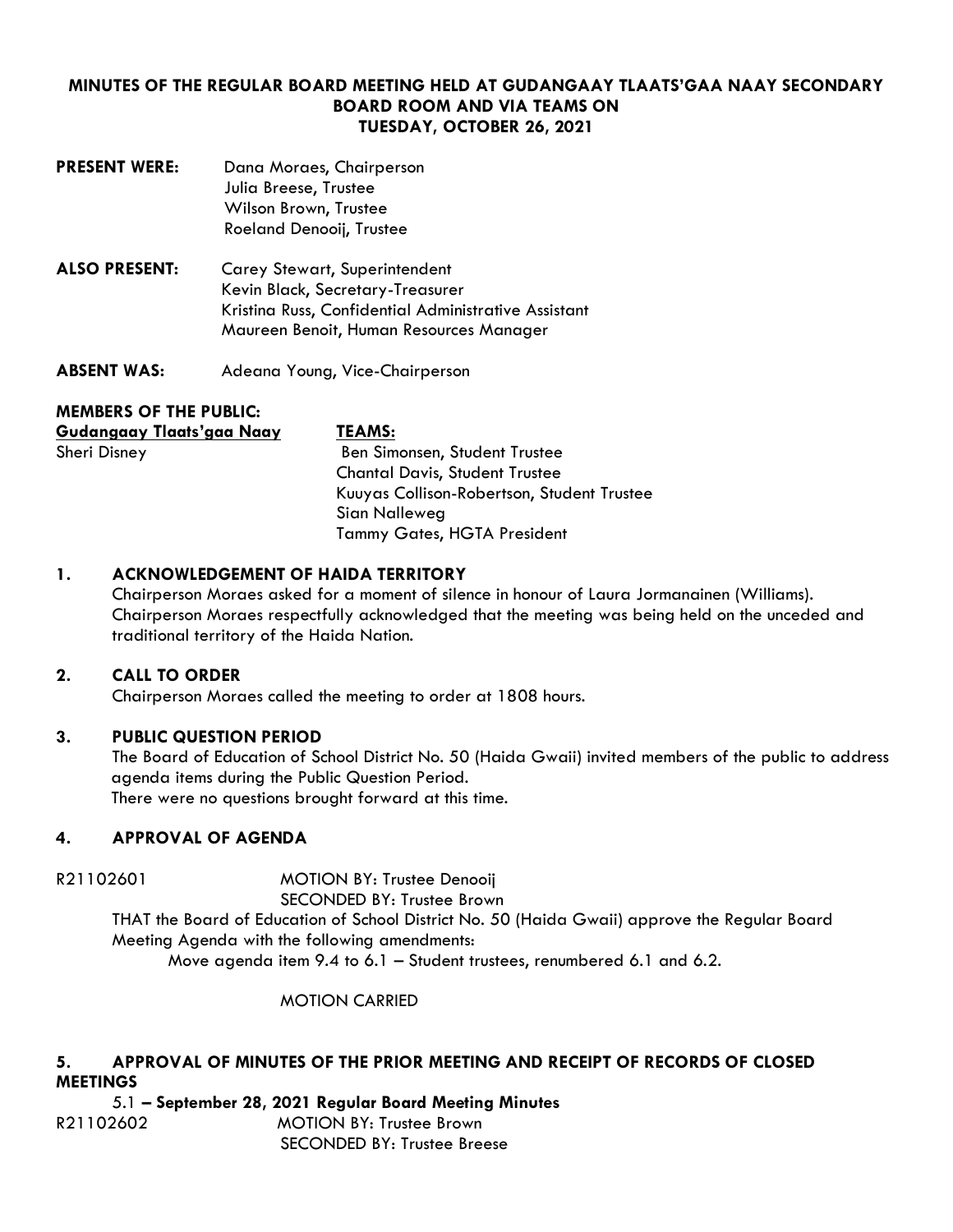THAT the Board of Education of School District No. 50 (Haida Gwaii) approve the September 28, 2021, Regular Board Meeting Minutes as presented.

### MOTION CARRIED

5.2 **– October 26, 2021 In-Camera Rise and Report** R21102603MOTION BY: Trustee Denooij SECONDED BY: Trustee Breese

> THAT the Board of Education of School District No. 50 (Haida Gwaii) reported that property, personnel, and student matters were discussed at the October 26, 2021, In-Camera Meeting.

### MOTION CARRIED

### **6. REPORT ON ACTION FROM PREVIOUS MEETINGS**

6.1– Student Trustees

Superintendent Stewart was pleased to announce there are now three student trustees. He noted that we now have two Student Trustees from Gudangaay Tlaats'gaa Naay Secondary, Ben Simonsen and Chantal Davis and one from GidGalang Kuuyas Naay Secondary, Kuuyas Collison-Robertson.

#### 6.2 – Letter to BC Ferries

Superintendent Stewart provided an update on the letter to BC ferries. BC Ferries offered a small discount to travelling sports teams, they will be in contact to discuss transportation fares further.

6.3 – Permanent Tribute

Superintendent Stewart opened discussion for a permanent tribute dedicated to Residential School Survivors.

Action: Keep Permanent Tribute on future Board Meeting Agendas.

#### **7. CHAIRPERSON REPORT**

Chairperson Moraes provided a verbal report. The Chairperson reported that she currently sits on the BCSTA Indigenous Committee. This committee has developed a knowledge series on topics such as Tripartite, BC Declaration of Rights, Language and Culture, Relationships and Local Education Agreements, Truth and Reconciliation and actions.

Trustees Denooij, Breese, and Brown presented verbal report and reported on the PAC meetings they have attended.

Chairperson and Trustees would like the public to know there is a need attendance at PAC meetings.

#### **8. DELEGATIONS/PRESENTATIONS**

Alissa MacMullin, Recreation Coordinator of Haida Gwaii Recreation (HGREC) presented a request to formalize the current informal user agreements between HGREC and School District No. 50 to enhance and support local sports and recreational activities.

| R21102604 | <b>MOTION BY: Trustee Denooij</b> |
|-----------|-----------------------------------|
|           | SECONDED BY: Trustee Brown        |

THAT the Board of Education of School District No. 50 (Haida Gwaii) direct the Superintendent to work with Haida Gwaii Recreation to develop a district-wide joint use agreement to broaden access to the district facilities for community use.

MOTION CARRIED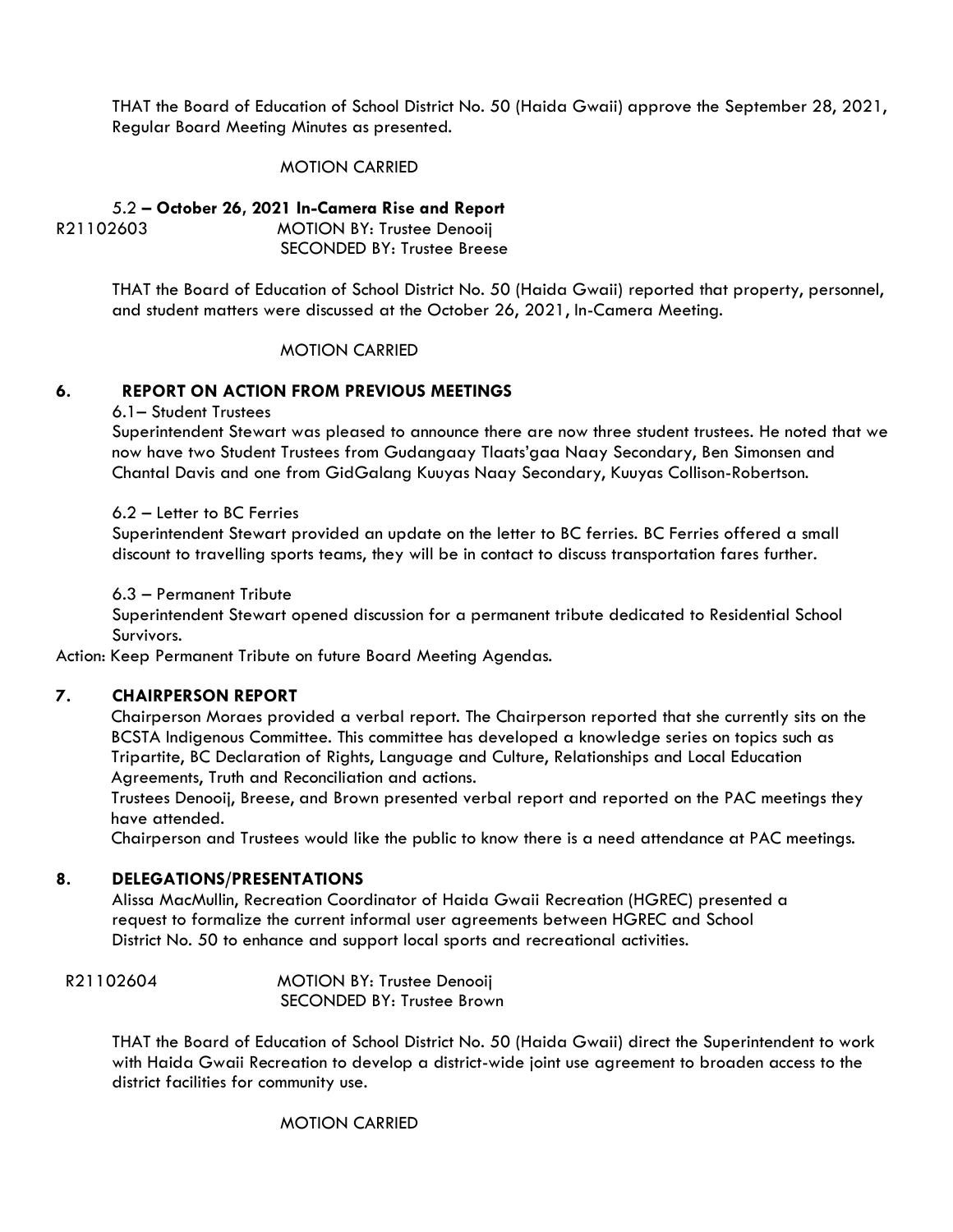## **9. SUPERINTENDENT REPORT**

### 9.1 – Superintendent Newsletter

Superintendent Stewart presented his monthly Superintendent Newsletter. This was a general letter to share thoughts on ensuring children start the day off with a good rest and good meal.

### 9.2 – Student Population 2 Year Trend

Superintendent Stewart presented the 2020-21 and 2021-22 student enrollment trend. As per attached in the Regular Board Package.

9.3 – District Literacy Update

Superintendent Stewart provided and update on the District Literacy initiative to hire Christine Fraser to work with School District No. 50 teaching staff. Christine will be working with students at Sk'aadgaa Naay Elementary for a three-week period. There is funding in place for this program through Literacy and Numeracy.

### **10. INDIGENOUS EDUCATION**

10.1 – Indigenous Education Update

Superintendent Stewart presented a report from the District Principal of Indigenous Education, Joanne Yovanovich, welcoming new staff: Janine Wilson, Erica Reid, and Kelsey Pelton. In the report Principal Yovanovich also mentioned the new statutory holiday for Truth and Reconciliation.

10.2 – Old Massett and Skidegate LEA Update

Superintendent Stewart provided an update on the current work on the Local Education Agreement with Skidegate Band and Old Massett Village Council.

### **11. STRATEGIC AND POLICY ISSUES**

11.1 – Truth and Reconciliation Calls to Action

Chairperson Moraes explained that this will be a standing item on our agenda and will be read out and discussed on how we will implement this within our district.

Trustee Breese and Trustee Brown read out Bill 41, Articles 10 and 11.

Trustee Denooij brought forward a discussion on the murals that have been painted over at Gudangaay Tlaats'gaa Naay and requested a restoration of the murals. Trustee Brown would like artist Robert Davidson involved in this to share the history of these murals.

### 11.2 – Strategic Plan Update

Superintendent Stewart provided an update on the Strategic Plan. Working sessions with Principals took place in October. Working sessions with Trustees will take place November 9-10, 2021. Working sessions will support phase 3 of the Strategic Plan.

### 11.3 – BCSTA Update

Vice-Chairperson Young was not present to provide an update.

11.4 – BCPSEA update

Vice-Chairperson Young was not in attendance to provide an update.

11.5 – Child Care Policy Update

Superintendent Stewart provided an update on Child Care Policy D. 5.

R21102605MOTION BY: Trustee Breese SECONDED BY: Trustee Denooij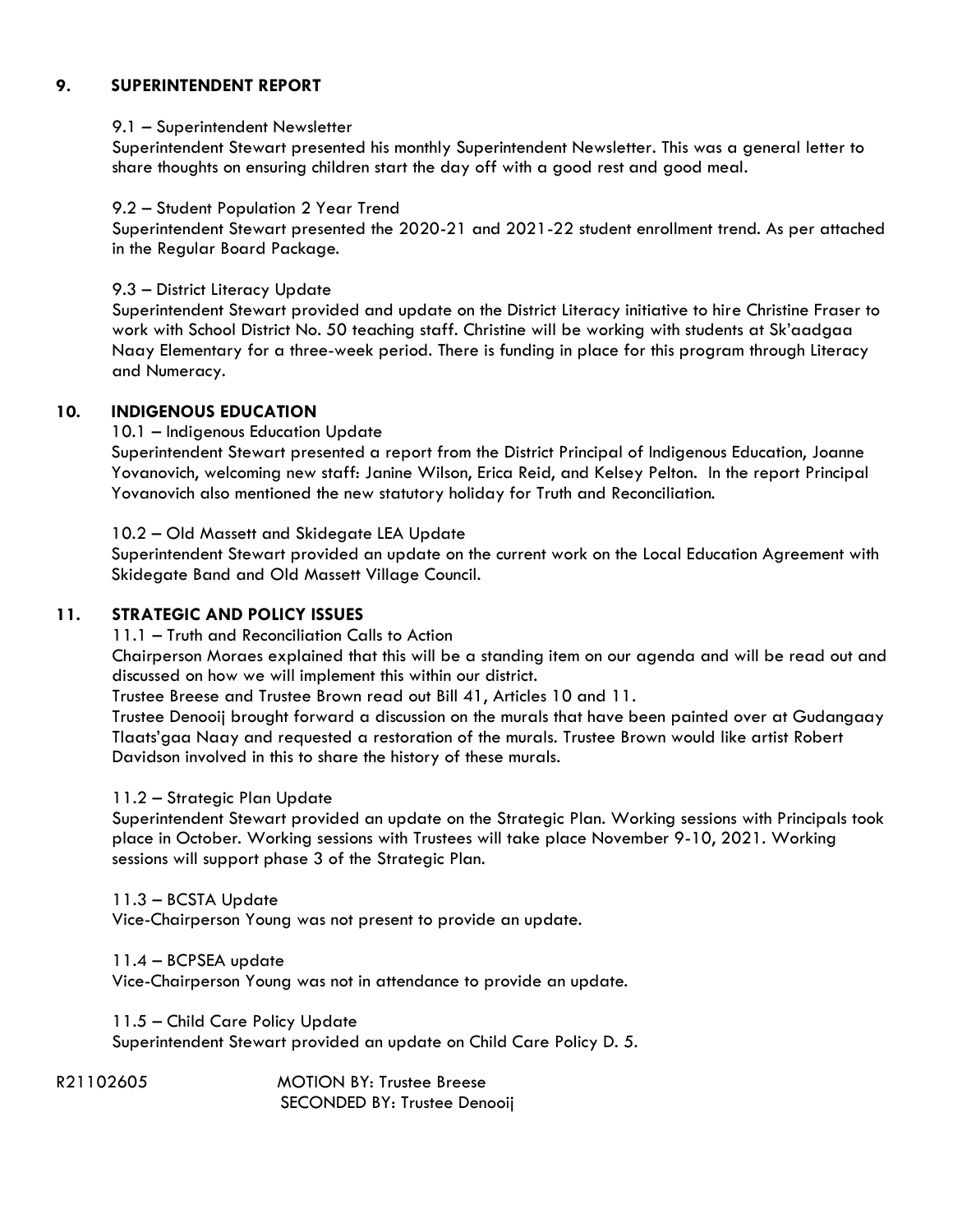THAT the Board of Education of School District No. 50 (Haida Gwaii) direct Superintendent to circulate the amended Child Care Policy G.5 to stakeholders for a 30-day review period for feedback.

# MOTION CARRIED

11.6 – Mandatory Vaccine

Chairperson Moraes provided an update on the provincial mandatory vaccine policy. There will be a special in-camera meeting to discuss the possibility of vaccine requirements for School District No. 50 staff.

Action: Provide information to Trustees on the mandatory vaccine to prepare for their decision.

## **12. OPERATIONS**

## 12.1 – SD50 Auction

Secretary-Treasurer Black informed the public that there will be an auction starting on November 1st, 2021, at 12:00pm and closing November 5, 2021, at 5:00pm.

The Secretary-Treasurer also stating that if an item is not successfully sold at auction, it may be placed on the district website for sale.

12.2 – September 2021 Financial Vouchers

R21102606 MOTION BY: Trustee Denooij SECONDED BY: Trustee Brown

> THAT the Board of Education of School District No. 50 (Haida Gwaii) receive and file the September 2021 Financial Vouchers and Trustee Expenditures as presented.

# MOTION CARRIED

12.3 - 1<sup>st</sup> Quarter Operating Financial update

Secretary-Treasurer Black provided a summary of the 1<sup>st</sup> Quarter Operating Financial Update as included in the Regular Board Meeting Package.

12.4 – Auditor Appointment

R21102607MOTION BY: Trustee Breese SECONDED BY: Trustee Denooij

> THAT the Board of Education of School District No. 50 (Haida Gwaii) appoint Carlyle Shepherd & co. chartered professional Accountants for year-end June 30, 2022. MOTION CARRIED

12.5 – Masset Schools Update

Secretary-Treasurer Black provided a report on the Masset Schools Amalgamation Project: A Steering Committee meeting was held. Potential uses for outdoor areas were discussed. There will be another information session in November held at Gudangaay Tlaats'gaa Naay. The district is hoping for the project to start in January 2022.

Action: Request ideas for the permanent tribute from public at the information session. Action: Provide updates for the Masset Schools Amalgamation the School District website.

12.6 – Financial Statement Discussion and Analysis (FSD&A)